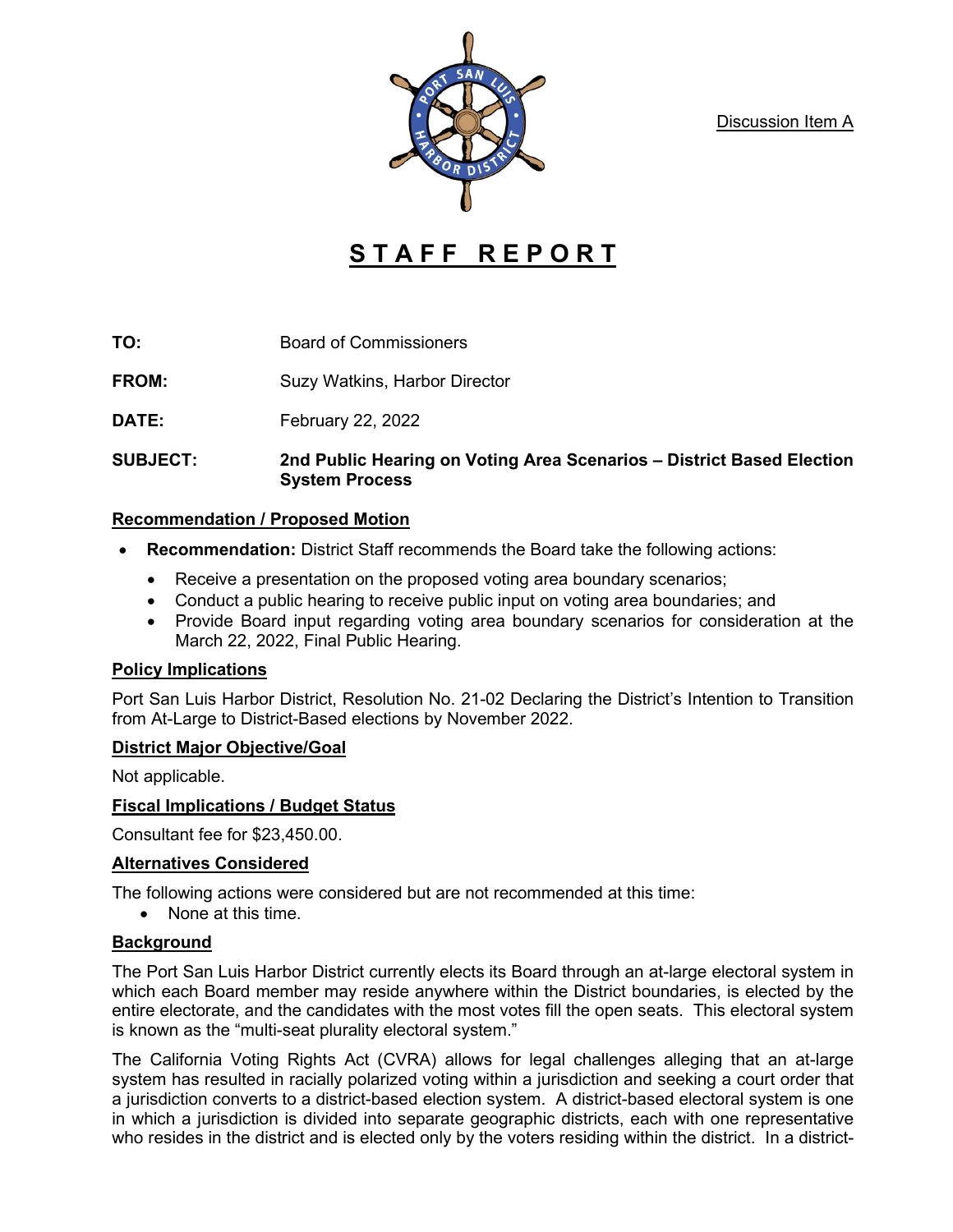based system, voters within each district may vote for only one candidate. "Racially polarized voting" under the CVRA means:

"Voting in which there is a difference, as defined in case law regarding enforcement of the federal Voting Rights Act of 1965 (52 U.S.C. Sec. 10301 et seq.), in the choice of candidates or other electoral choices that are preferred by voters in a protected class, and in the choice of candidates and electoral choices that are preferred by voters in the rest of the electorate. The methodologies for estimating group voting behavior as approved in applicable federal cases to enforce the federal Voting Rights Act of 1965 (52 U.S.C. Sec. 10301 et seq.) to establish racially polarized voting may be used for purposes of this section to prove that elections are characterized by racially polarized voting."

The Act amended Elections Code Section 10010 is an attempt to provide a "safe harbor" from Act litigation for agencies that choose to voluntarily transition to a district-based election system after receiving a threat of litigation. If an entity received a demand letter, the entity is given 45 days of protection from litigation to assess the situation. If within 45 days, the agency adopts a resolution declaring its intent to transition from at-large to district-based elections, outlining specific steps to be undertaken to facilitate the transition, and estimating a time frame for action, then a potential plaintiff is prohibited from filing an action for an additional 90-day period. Under the Act, the public entity's liability is capped at  $$30,000<sup>1</sup>$  $$30,000<sup>1</sup>$  $$30,000<sup>1</sup>$  in reimbursement costs to the prospective plaintiff if it follows the process outlined in the Act.

On December 17, 2020, the District received correspondence from Robert Goodman, Attorney at Law, noticing a violation of the CVRA. The correspondence included a timeline of 45 days from receipt to adopt a resolution outlining the District's intention to transition from at-large to district elections. As a result, on January 26, 2021, the Board of Commissioners adopted Resolution No. 21-02 which Declared the District's intention to transition from at-large to district-based elections by November 2022.

On July 27, 2021, the Commission awarded Cooperative Strategies, a redistricting consultant, a contract for the completion of the creation and implementation of voting areas, ensuring the District is in compliance with the California Voting Rights Act (CVRA).

## **Discussion**

On January 26, 2021, the Board of Commissioners adopted Resolution No. 21-02 which Declared the District's intention to transition from at-large to district-based elections by November 2022. Elections Code Section 10010 provides that before any map or maps of the boundaries for the proposed areas are drawn, the District must conduct two (2) Public Hearings over a period of no more than thirty (30) days, at which time the public is invited to provide input regarding the composition of said area boundaries.

The first Public Hearing took place at the September 28, 2021, Harbor Commission Meeting.

The second Public Hearing took place at the October 26, 2021, Harbor Commission Meeting.

The first Public Hearing where the proposed Conceptual Map Scenarios took place at the January 25, 2022, Harbor Commission Meeting.

This is the second Public Hearing regarding the proposed Conceptual Map Scenarios and was noticed in the Tribune, posted at the District Office, and on the District Website.

The Key Highlights of the Conceptual Map Scenarios:

<span id="page-1-0"></span>Adjusted annually for inflation.<sup>1</sup>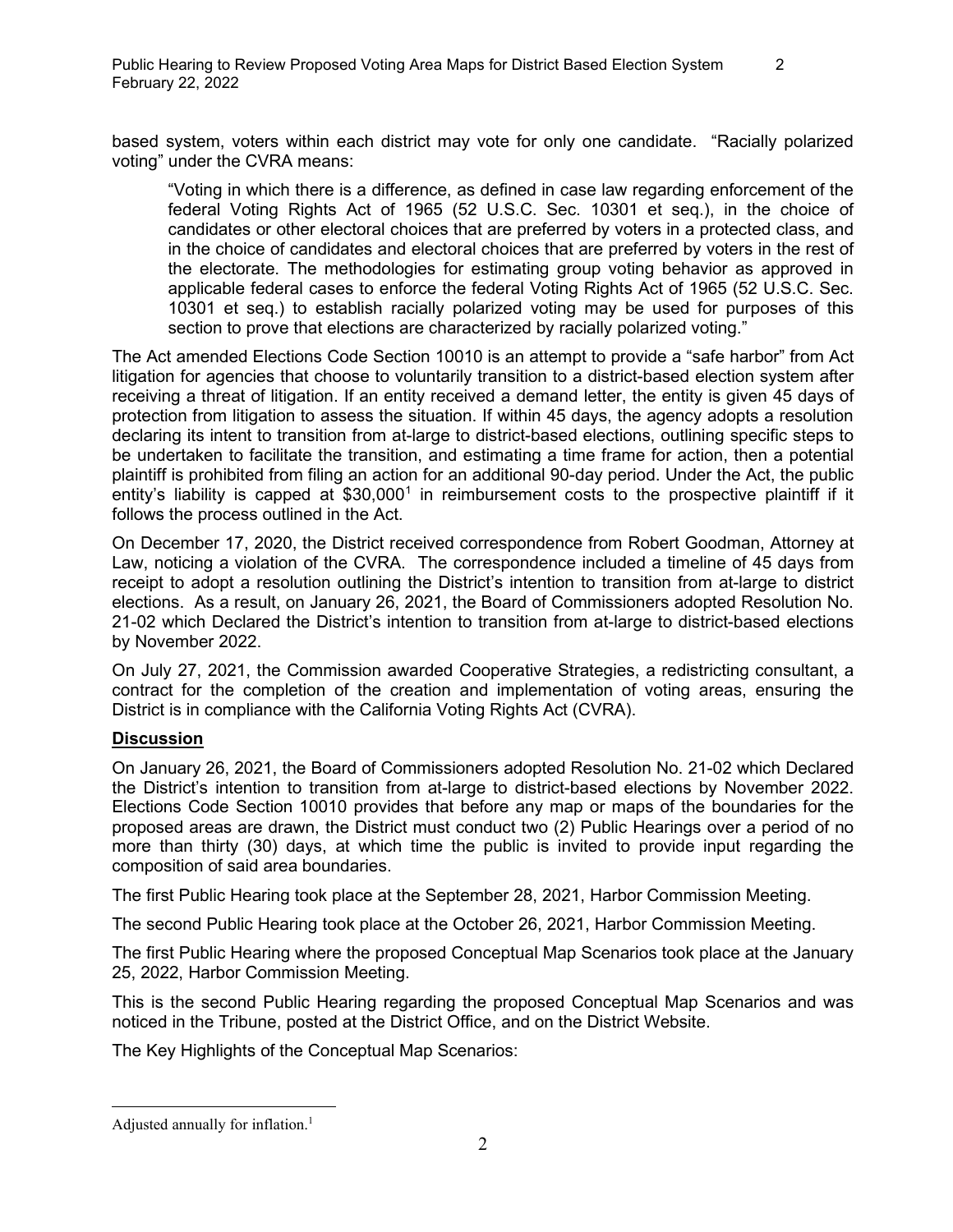### **Scenario 1**

- Lowest population variance at 0.9%.
- Provides a Hispanic/Latino CVAP area in Voting Area 5 at 26.2%.
- Each Director/Commissioner is established within their own unique Voting Area.

#### **Scenario 2**

- Low population variance at 2.9%
- Provides a Hispanic/Latino CVAP area in Voting Area 5 at 26.8%.
- Each Director/Commissioner is established within their own unique Voting Area.
- This scenario slightly adjusted some populations along HWY 101– specifically in Arroyo Grande (near Noyes Road) and in Nipomo (near Willow Road) to provide a different look for consideration.
- Except for Voting Area # 4, all others slightly changed compared to Scenario 1.

#### **Scenario 3**

- Low population variance at 3.3%
- Provides a Hispanic/Latino CVAP area in Voting Area 5 at 26.2%.
- Each Director/Commissioner is established within their own unique Voting Area.
- This scenario provides a different look than scenarios 1 & 2 in that Voting Area 1 now extends down the coast rather than Voting Area 2. Voting Area 4 now falls exclusively within the Northern portion of the City of San Luis Obispo and Voting Area 3 extends from West to East to provide a different look for consideration.

#### **Scenario 4 – new**

- Low population variance at 1.8%
- Provides a Hispanic/Latino CVAP area in Voting Area 5 at 35.5%
- Each Director/Commissioner is established within their own unique Voting Area.
- This scenario is modified in that the Arroyo Grande area has been divided another way among the Director/Commissioners, to provide a different look for consideration.

The public is requested to provide input regarding communities of interest and other local factors that should be taken into consideration while drafting the maps. A *community interest* is a neighborhood or group that would benefit from being in the same area because of shared interests, views, or characteristics. Factors considered in establishing the voting areas are but are not limited to:

- Each area shall contain an equal number of inhabitants
- Drawn to comply with the Federal Voting Rights Act
- Compact and contiguous, as much as possible
- Follow man-made and natural geographic features, as much as possible
- Any other local considerations

At the January 25, 2022, Harbor Commission meeting, the board reviewed and discussed the proposed Conceptual Maps, as presented by Cooperative Strategies.

The Harbor Commission requested Cooperative Strategies to provide the following items, to aid in the decision-making process:

- 1. On the three map scenarios, to provide the locations of the residences of past Harbor Commissioners, dating from 2000 to present.
- 2. Provide street names, in a more easily readable format, on the three map scenarios, to better indicate the street names identified as boundaries on the Conceptual Maps.